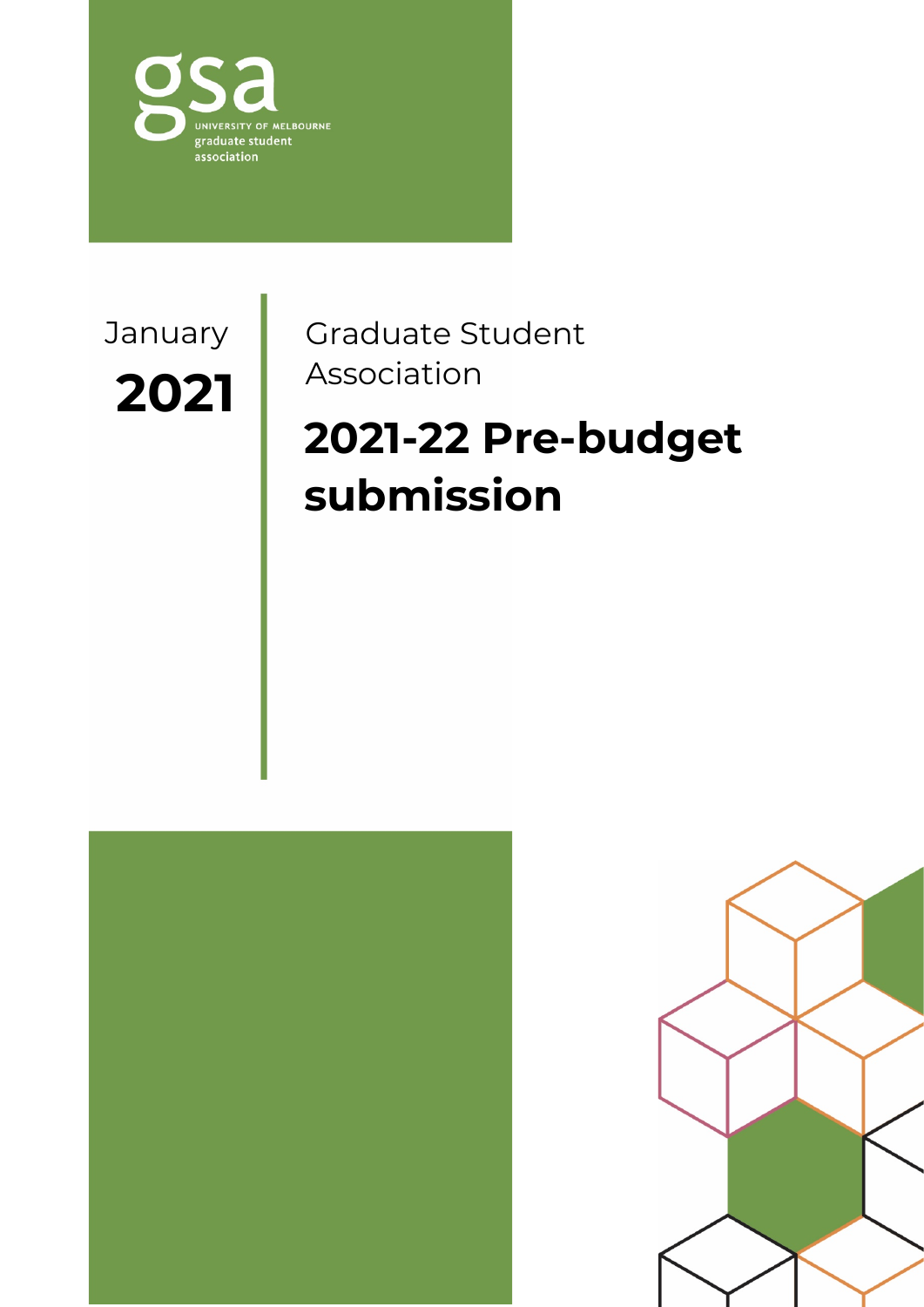## **Introduction**

The Graduate Student Association (GSA) is the independent representative organisation for all graduate coursework and research students at the University of Melbourne. We are led by an elected Council of 15 graduate students, and on behalf of over 30,000 constituents we represent graduate student interests to the University and wider community, provide facilities and services, deliver events and activities to promote graduate student community and academic excellence, and supports 149 affiliated graduate student groups.

GSA's vision is for inclusive, empowered graduate student communities that achieve meaningful and holistic university experiences. Our objectives are to achieve and support representation, academic support, transition to work, engaged and healthy communities, and organisational sustainability.

We thank the Treasury for the opportunity to contribute our priorities for the Government's 2021/22 Budget. In this submission, we suggest four key areas for investment:

- 1. Strengthening graduate research,
- 2. Supporting international students,
- 3. Educating the future workforce, and
- 4. Promoting health and wellbeing.

## **Summary of recommendations**

We make the following recommendations for change:

1.1 Expand the Research Training Program to provide living stipends for all graduate researchers.

1.2 Provide additional funding to extend the standard full-time RTP stipend to four years.

1.3 Amend the RTP guidelines and provide further funding for stipends to be received during the thesis examination period.

1.4 Increase parental leave entitlements for graduate researchers receiving Research Training Program stipends, at a cost of \$3.3 million per year.

1.5 Provide six-month extensions for all Research Training Program stipend recipients enrolled in 2020, at a one-off cost of \$572 million.

1.6 Assist international graduate researchers to return to Australia in 2021, including by funding quarantine.

2.1 Promote housing and food security for international students, including by administering grants for universities and community organisations to provide targeted support.

2.2 Create a \$112.5 million financial aid package for international students experiencing extreme financial hardship.

2.3 Adjust student visa requirements to increase the number of hours international students can work per fortnight.

3.1 Expand income support eligibility to all graduate degrees for domestic students.

3.2 Increase the rate of student income support to at least the Henderson poverty line.

3.3 Implement job creation programs that utilise university graduates.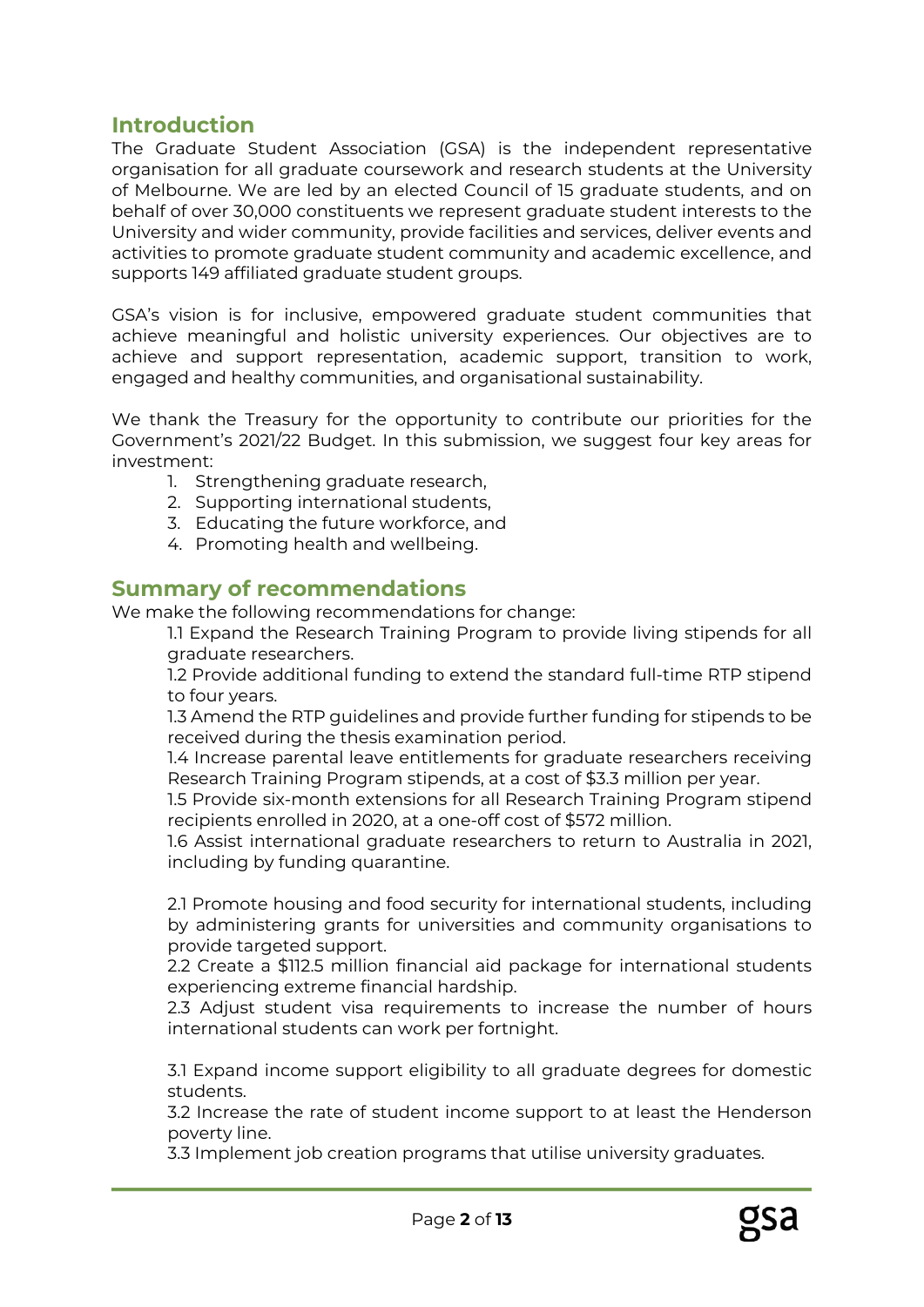4.1 Support universities to invest in mental health services to address student needs, including by providing support for online counselling options and culturally appropriate counselling offered in languages other than English.

4.2 Reform the Child Care Subsidy scheme to better support student parents.

## **Strengthening graduate research**

<u>.</u>

Graduate research students are an important pipeline for the research workforce, as well as a contributor to Australia's research output. In the current funding environment, graduate researchers are severely underpaid, and attrition is high. This is within the context of a severely weakened university research sector due to successive funding cuts.

The Research Training Program (RTP) is intended to support graduate researchers with a living stipend for the duration of their research training. However, the RTP is insufficient to meet these needs, leaving graduate researchers unpaid or underpaid.

Most graduate researchers do not receive an RTP stipend. The number of stipends each year is just one-third of the number of commencing graduate researchers<sup>[1](#page-2-0)</sup>. GSA has previously argued that the failure to provide stipends can be considered a form of wage theft<sup>[2](#page-2-1)</sup>. Furthermore, the shortage of RTP stipends weakens the pipeline of the research workforce: domestic students receiving stipends have significantly higher completion rates than those who do not receive stipends<sup>[3](#page-2-2)</sup>. The Research Training Program should be reformed so all graduate researchers are paid for their labour.

### **Recommendation 1.1: Expand the Research Training Program to provide living stipends for all graduate researchers.**

The RTP stipend does not cover the full study duration for a graduate research degree. The RTP stipend covers a stipend for three to 3.5 years, and a fee waiver for four years. However, most domestic doctoral students take five to six years to complete<sup>4</sup>. Students fortunate enough to receive an RTP stipend often find that it cuts out while they are nearing completion. Extending the RTP stipend duration for doctoral candidates to a minimum of four years would support more graduate researchers to complete their research degree and contribute to the national research output.

<span id="page-2-0"></span><sup>1</sup> Council of Australian Postgraduate Associations 2018, Income support for domestic postgraduates in Australia: Discussion paper, accessed from http://www.capa.edu.au/wp-

<span id="page-2-1"></span>content/uploads/2018/10/Income-support-discussion-paper-October-2018.docx <sup>2</sup> University of Melbourne Graduate Student Association 2020, Submission to Senate Inquiry into unlawful underpayment of employees' remuneration, accessed from <

https://gsa.unimelb.edu.au/wp-content/uploads/2020/04/GSA-wage-theft-submission.pdf>

<span id="page-2-2"></span><sup>&</sup>lt;sup>3</sup> Torka, M 2020, 'Change and continuity in Australian doctoral education: PhD completion rates and times', Australian Universities Review, vol. 62, no. 2, pp. 69 – 82

<span id="page-2-3"></span><sup>4</sup> Torka, M 2020, 'Change and continuity in Australian doctoral education: PhD completion rates and times', Australian Universities Review, vol. 62, no. 2, pp. 69 – 82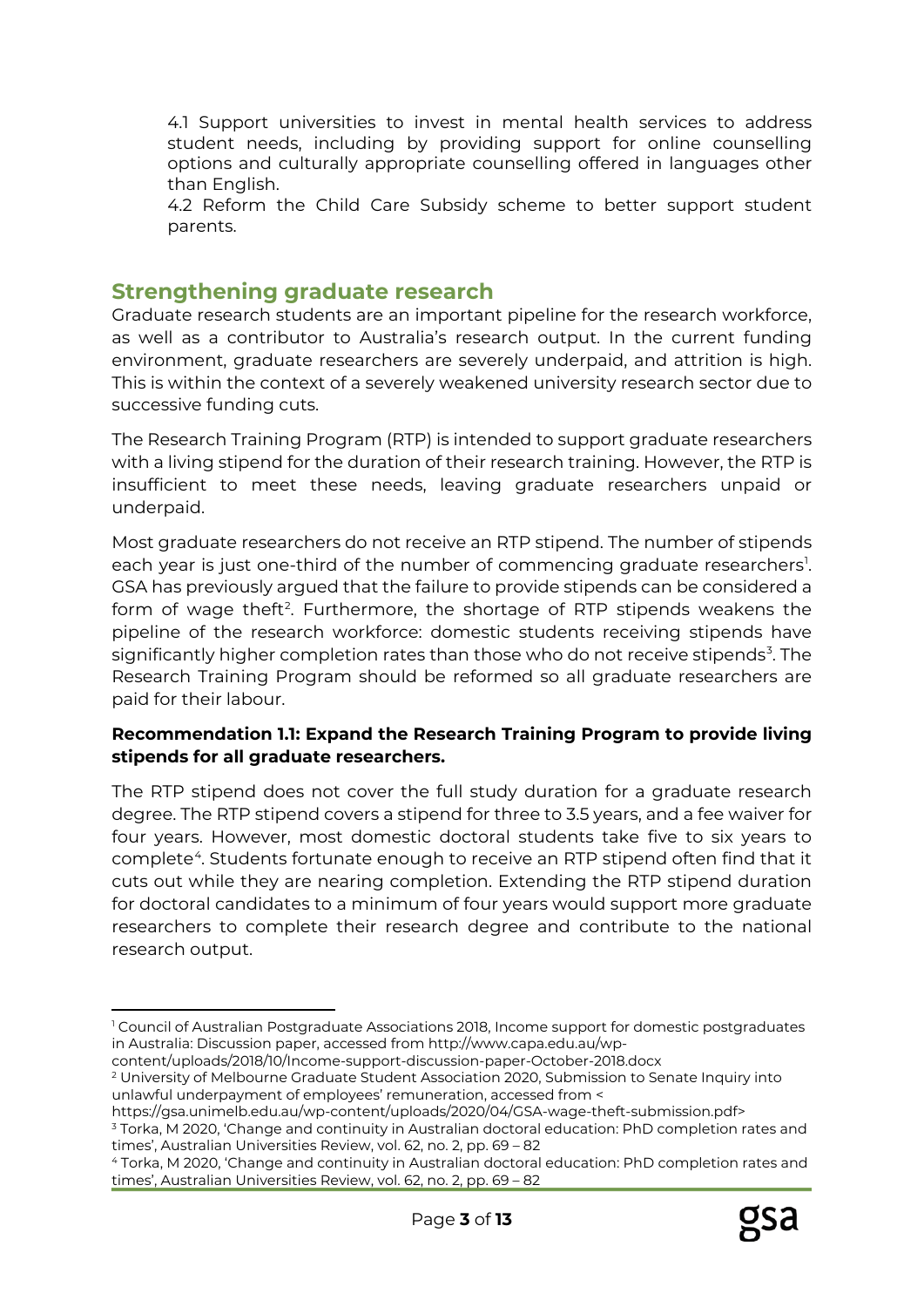## **Recommendation 1.2: Provide additional funding to extend the standard fulltime RTP stipend to four years.**

A further weakness of the RTP is that graduate researchers under examination may lose stipend eligibility. Currently, universities have discretion to create their own definition of 'completion of study': the point at which the student ceases to be eligible for their stipend<sup>[5](#page-3-0)</sup>. Some universities define submission of the thesis as 'completion of study', excluding the examination period. This should be amended to universally allow graduate researchers under examination to continue receiving their stipends, with block funding increased accordingly.

### **Recommendation 1.3: Amend the RTP guidelines and provide further funding for stipends to be received during the thesis examination period.**

The RTP stipend has minimal leave entitlements. This particularly impacts graduate students with caring responsibilities. Graduate researchers are only entitled to up to twelve weeks of maternity or adoption leave for students giving birth or who are the main carer, and up to one week of parental leave for students whose partner has given birth. This is only available for graduate researchers who have completed at least one year (or full-time equivalent) of candidature.

Graduate researchers are not eligible for Government Paid Parental Leave scheme, which provides Government-funded leave for working parents. This issue was raised by the 2014 review of the scheme, with the report noting similarities between doctoral study and paid employment<sup>[6](#page-3-1)</sup>.

Our recent research on graduate student parents has found that only 37% believe they have enough leave available to care for their children when needed, and that leave entitlements were not always suitable or sufficient<sup>[7](#page-3-2)</sup>.

*"To accommodate my parenting responsibilities, I have to take significant amounts of "leave of absence" spread out through the year. Also, the leave of absence system has a minimum of 2 weeks leave, which is really annoying when I just need 2 or 3 days off to care for a sick child." – graduate researcher, GSA Parents on Campus survey*

To support parents and carers as graduate researchers, funding must be provided to create adequate leave entitlements. These reforms should include removing or reducing the waiting period for maternity leave, establishing paternity leave as a standard entitlement, and creating a leave category for ongoing caring responsibilities.

<span id="page-3-0"></span> $\overline{a}$ <sup>5</sup> Department of Education, Skills and Employment 2021, Research Training Program (RTP) – frequently asked questions for university administrators, accessed from <

https://www.dese.gov.au/research-training-program-rtp-frequently-asked-questions-universityadministrators>

<span id="page-3-1"></span><sup>6</sup> Department of Social Services 2014, Paid Parental Leave scheme – review report, accessed from <https://www.dss.gov.au/sites/default/files/documents/06\_2014/paid\_parental\_leave\_scheme\_review \_report\_accessible.docx>

<span id="page-3-2"></span><sup>7</sup> University of Melbourne Graduate Student Association 2020, Parents on campus, accessed from < https://gsa.unimelb.edu.au/wp-content/uploads/2020/08/parents\_on\_campus-FINAL.pdf>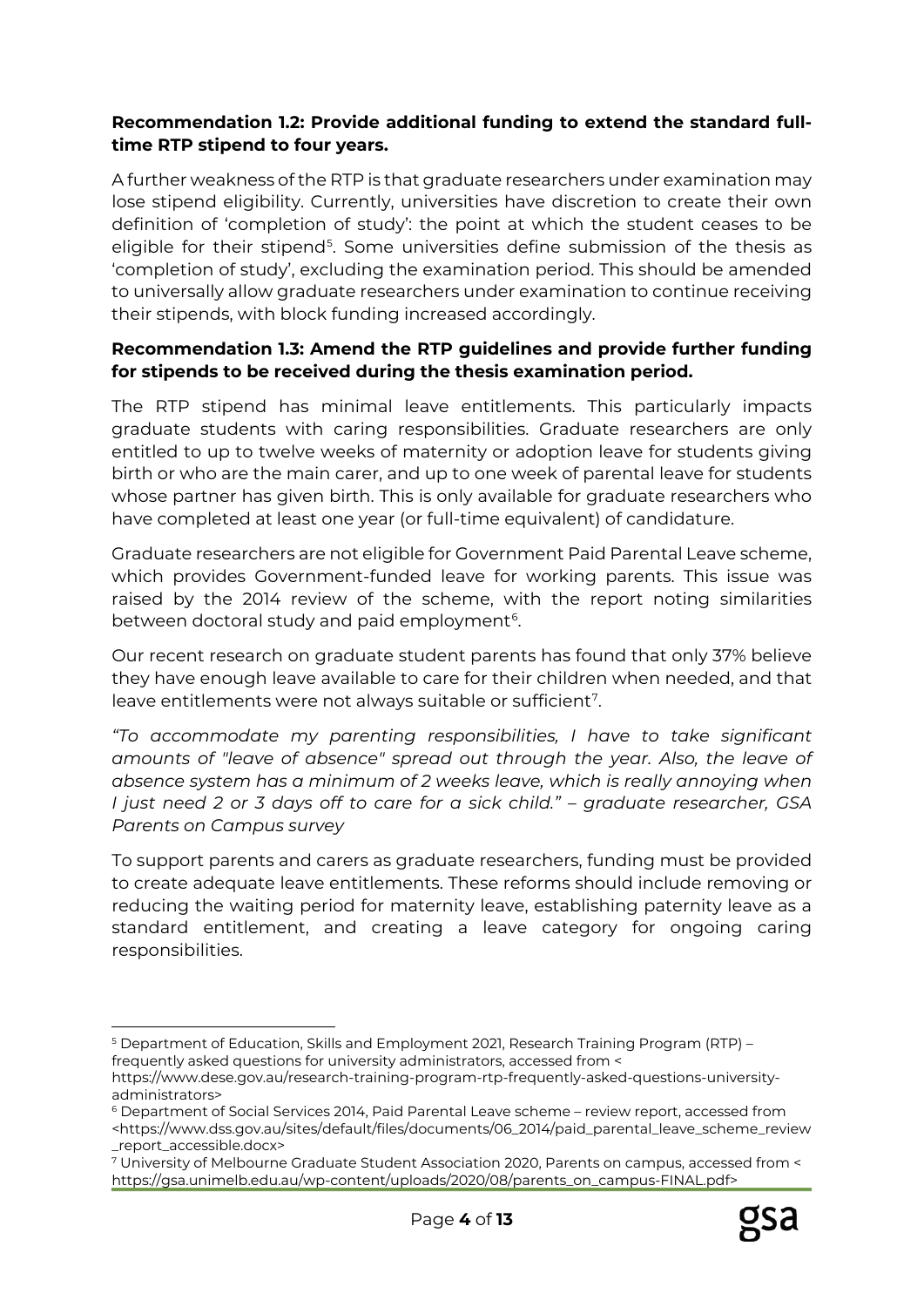At a minimum, entitlements should be brought into line with the Parental Leave Pay scheme, which includes twelve weeks maternity leave plus six weeks of flexible parental leave, and two weeks of paternity or partner leave<sup>8</sup>.

This additional maternity and paternity leave for graduate researchers is estimated to cost the Government an additional \$3.3 million per year<sup>[9](#page-4-1)</sup>.

Note that this is only for existing RTP stipend recipients. Any additional RTP stipends (as per Recommendation 1.1) have not been considered in this calculation.

## **Recommendation 1.4: Increase parental leave entitlements for graduate researchers receiving Research Training Program stipends, at a cost of \$3.3 million per year.**

Finally, it must be acknowledged that the Covid-19 crisis has had devastating impacts on graduate researchers.

Graduate researchers have been slowed down by lack of access to facilities, delayed data collection, and major changes to project methodology. Many graduate researchers have also encountered challenging circumstances such as loss of income, increased caring responsibilities, and home-schooling children during the lockdowns. Graduate researchers must be supported to complete their research and make up for losses to productivity due to Covid-19.

*"I am unable to collect data. While there is some other work I could be doing, it is not all possible. First, finalising my literature this early in my PhD wouldn't be possible, plus some of the books I need to move forward on my literature review are not available electronically. Finally, and most importantly, I have no time to do any of this as I'm supporting my primary-school aged child learning form home and have a part time job; this difficulty is not adequately acknowledged." – Graduate researcher, reported to GSA in May 2020*

The impact of Covid-19 on graduate researchers has been acknowledged by the Government in temporarily extending the maximum duration of RTP stipends by up to six months for graduate researchers<sup>[10](#page-4-2)</sup>. However, no additional funding was attached to this announcement, with universities required to fund any extensions. This disincentivises universities from offering adequate extension provisions.

We propose that all graduate researchers receiving RTP stipends should receive a one-off six-month (full time or equivalent) extension, allowing them to catch up on lost progress in 2020.

This is estimated to cost the Government \$572 million<sup>[11](#page-4-3)</sup>.

<u>.</u>

**Recommendation 1.5: Provide six-month extensions for all Research Training Program stipend recipients enrolled in 2020, at a one-off cost of \$572 million.**

<span id="page-4-0"></span><sup>8</sup> Fair Work Ombudsman, n.d., Parental leave, accessed from < https://www.fairwork.gov.au/how-wewill-help/templates-and-guides/best-practice-guides/parental-leave#paidparentalleavescheme> <sup>9</sup> See Appendix for calculation.

<span id="page-4-3"></span><span id="page-4-2"></span><span id="page-4-1"></span><sup>&</sup>lt;sup>10</sup> Department of Education, Skills and Employment 2021, Research Training Program, accessed from < https://www.dese.gov.au/research-block-grants/research-training-program> <sup>11</sup> See Appendix for calculation.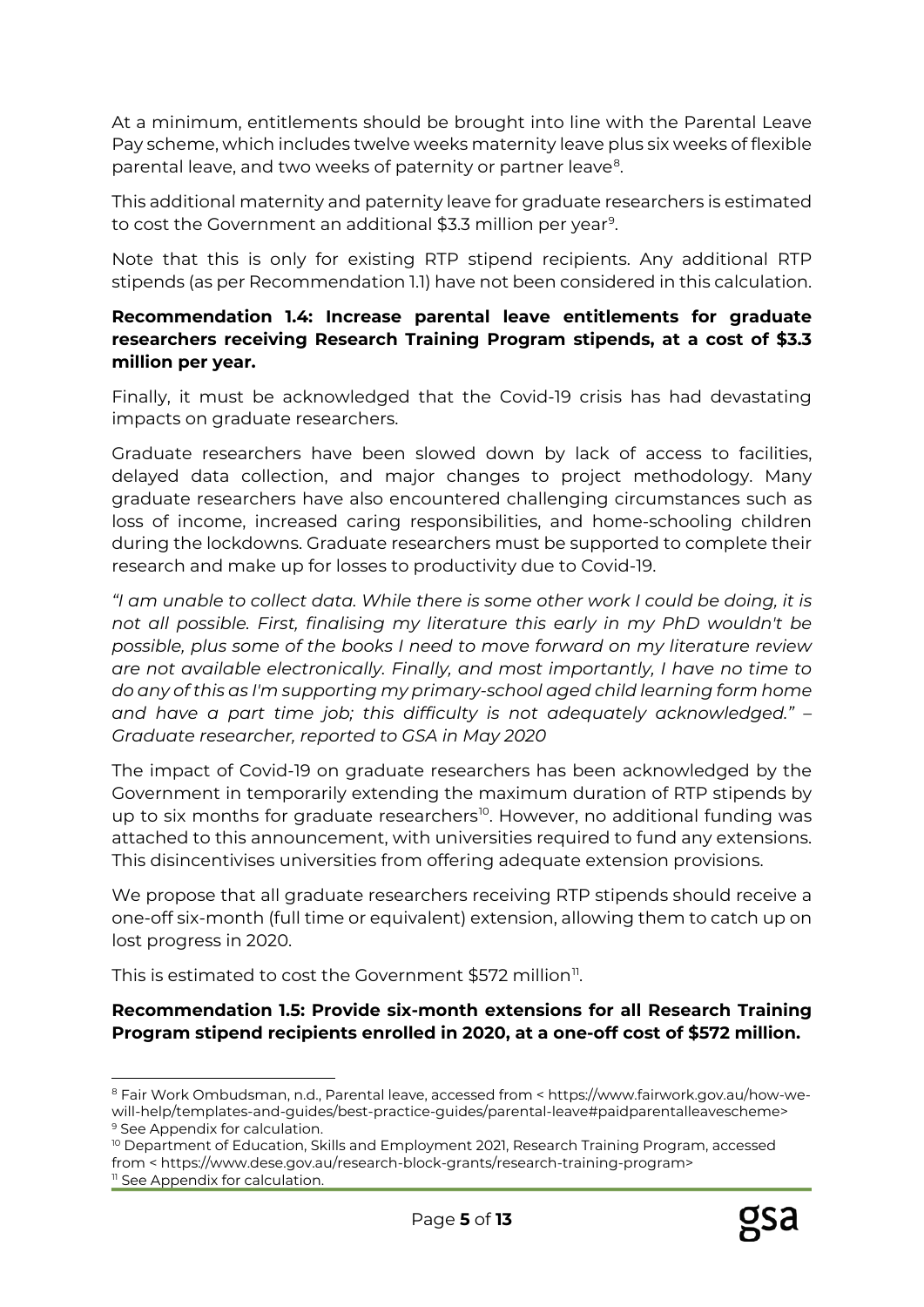Support is needed for international graduate researchers who have paused their research and returned to their home countries during the Covid-19 pandemic. Some have no way to return for the foreseeable future, risking the investment that has already been made into their research at Australian universities. The Government should support international graduate researchers to return to Australia, including by covering the cost of any compulsory quarantine periods.

### **Recommendation 1.6: Assist international graduate researchers to return to Australia in 2021, including by funding quarantine.**

## **Supporting international students**

International education is an important contributor to the Australian economy. In the 2018-19 financial year, the international education sector contributed \$37.6 billion to the Australian economy, supporting 240,000 jobs<sup>12</sup>. Border closures due to Covid-19 have seen a temporary halt to new international students arriving in Australia, with 99.7% fewer new international students arriving in October 2020 as compared to one year prior<sup>[13](#page-5-1)</sup>.

The long-term outlook of the international education sector is threatened by reputational damage owing to poor treatment of international students. Over half of international students are less likely to recommend Australia as a study destination due to how Australia has handled the pandemic<sup>[14](#page-5-2)</sup>. Prospective international students are seeking alternate study destinations such as Canada and Britain<sup>15</sup>. International students in Australia must be supported in order to meet a duty of care and to restore Australia's reputation as a desirable destination for international education.

Prior to the Covid-19 pandemic, many international students were experiencing precarious financial circumstances. Universities' Australia's 2018 survey found that the median annual income for international graduate coursework students was \$21,900, with 42.4% having more expenses than income<sup>[16](#page-5-4)</sup>. International graduate researchers had a median annual income of \$30,000, with 30.6% having more expenses than income. About one in ten international graduate students reported that they regularly cannot afford food or other necessities.

 $\overline{a}$ 

<span id="page-5-0"></span> $12$  Tehan, D 2019, International education makes significant economic contribution, Media release, accessed from < https://ministers.dese.gov.au/tehan/international-education-makes-significanteconomic-contribution>

<span id="page-5-1"></span><sup>&</sup>lt;sup>13</sup> Hurley, P 2021, 2021 is the year Australia's international student crisis really bites, The Conversation, accessed from < https://theconversation.com/2021-is-the-year-australias-international-studentcrisis-really-bites-153180>

<span id="page-5-2"></span><sup>&</sup>lt;sup>14</sup> Morris, A, Hastings, C, Wilson, S, Mitchell, E, Ramia, G, and Overgaard, C 2020, 'The experience of international students before and during COVID-19: Housing, work, study and wellbeing', accessed from <https://internationalstudentsandhousing.files.wordpress.com/2020/09/internationalstudents-and-housing-survey-report-final-report.pdf>

<span id="page-5-3"></span><sup>&</sup>lt;sup>15</sup> Patty, A 2021, Overseas students dump Australia for Canada and COVID-ravaged Britain, Sydney Morning Herald, accessed from < https://www.smh.com.au/national/overseas-students-dumpaustralia-for-canada-and-covid-ravaged-britain-20210111-p56tai.html>

<span id="page-5-4"></span><sup>&</sup>lt;sup>16</sup> Universities Australia 2018, Student Finances Survey, accessed from <

https://www.universitiesaustralia.edu.au/wp-content/uploads/2019/06/180713-2017-UA-Student-Finance-Survey-Report.pdf>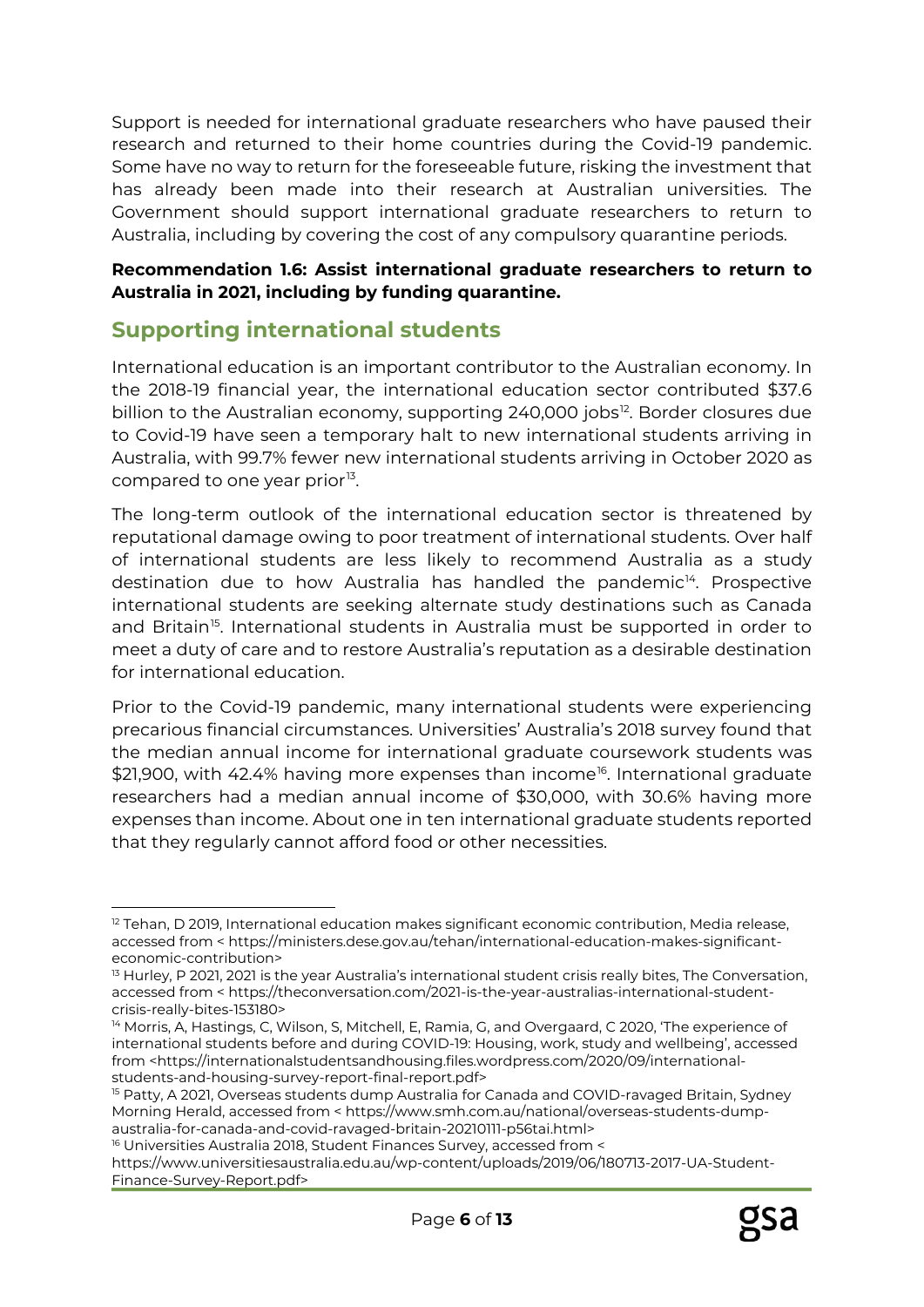It is likely that the current level of poverty among international students is now much higher, as the economic and social impacts of Covid-19 have exacerbated the difficulties experienced by onshore international students. In a University of Technology Sydney survey of international students in Sydney and Melbourne before and during the Covid-19 pandemic, it was found that 61% of international students working prior to the pandemic had lost their job. Of those, only 15% found a new job. Of those who retained their job, two-thirds had reduced hours<sup>17</sup>.

Housing instability among international students was intensified by the Covid-19 pandemic. The same survey found that, by mid-July, one quarter of international students were not able to pay their rent in full, and almost one in eight had been threatened with eviction.

Australian universities provided hardship grants to 75,000 international students in the period March to June 2020, totalling  $$110$  million<sup>18</sup>. While universities are exhausting their hardship funds, international students in crisis continue to require support.

The Federal Government has a duty of care to international students experiencing poverty and housing instability, including through providing grants directly and equipping universities and community organisations to provide support.

We recommend that the Government creates a hardship relief fund to support international students who are unable to meet living costs due to the impacts of Covid-19. A \$112.5 million fund, matching the amount provided by universities, would provide 75,000 students with an average of \$1500 each.

## **Recommendation 2.1: Promote housing and food security for international students, including by administering grants for universities and community organisations to provide targeted support.**

## **Recommendation 2.2: Create a \$112.5 million financial aid package for international students experiencing extreme financial hardship.**

Another possibility to encourage international students' self-sufficiency is to increase the number of paid work hours permitted for student visa holders. Currently, international students on a student visa (subclass 500) may work a maximum of 40 hours per fortnight. To support the delivery of critical services, this condition was temporarily relaxed for student workers in certain sectors during the Covid-[19](#page-6-2) pandemic<sup>19</sup>.

A longer-term increase for the number of permitted working hours across all industries would empower international students and reduce their reliance on

<u>.</u>

<span id="page-6-0"></span><sup>&</sup>lt;sup>17</sup> Morris, A, Hastings, C, Wilson, S, Mitchell, E, Ramia, G, and Overgaard, C 2020, 'The experience of international students before and during COVID-19: Housing, work, study and wellbeing', accessed from <https://internationalstudentsandhousing.files.wordpress.com/2020/09/internationalstudents-and-housing-survey-report-final-report.pdf>

<span id="page-6-1"></span><sup>&</sup>lt;sup>18</sup> Universities Australia 2020, 2020-21 Pre-Budget Submission, accessed from <

https://www.universitiesaustralia.edu.au/wp-content/uploads/2020/09/200824-Submission-2020-21- Pre-Budget-Submission.pdf>

<span id="page-6-2"></span><sup>&</sup>lt;sup>19</sup> Department of Home Affairs 2021, Temporary relaxation of working hours for student visa holders, accessed from < https://immi.homeaffairs.gov.au/visas/getting-a-visa/visa-listing/student-500/temporary-relaxation-of-working-hours-for-student-visa-holders>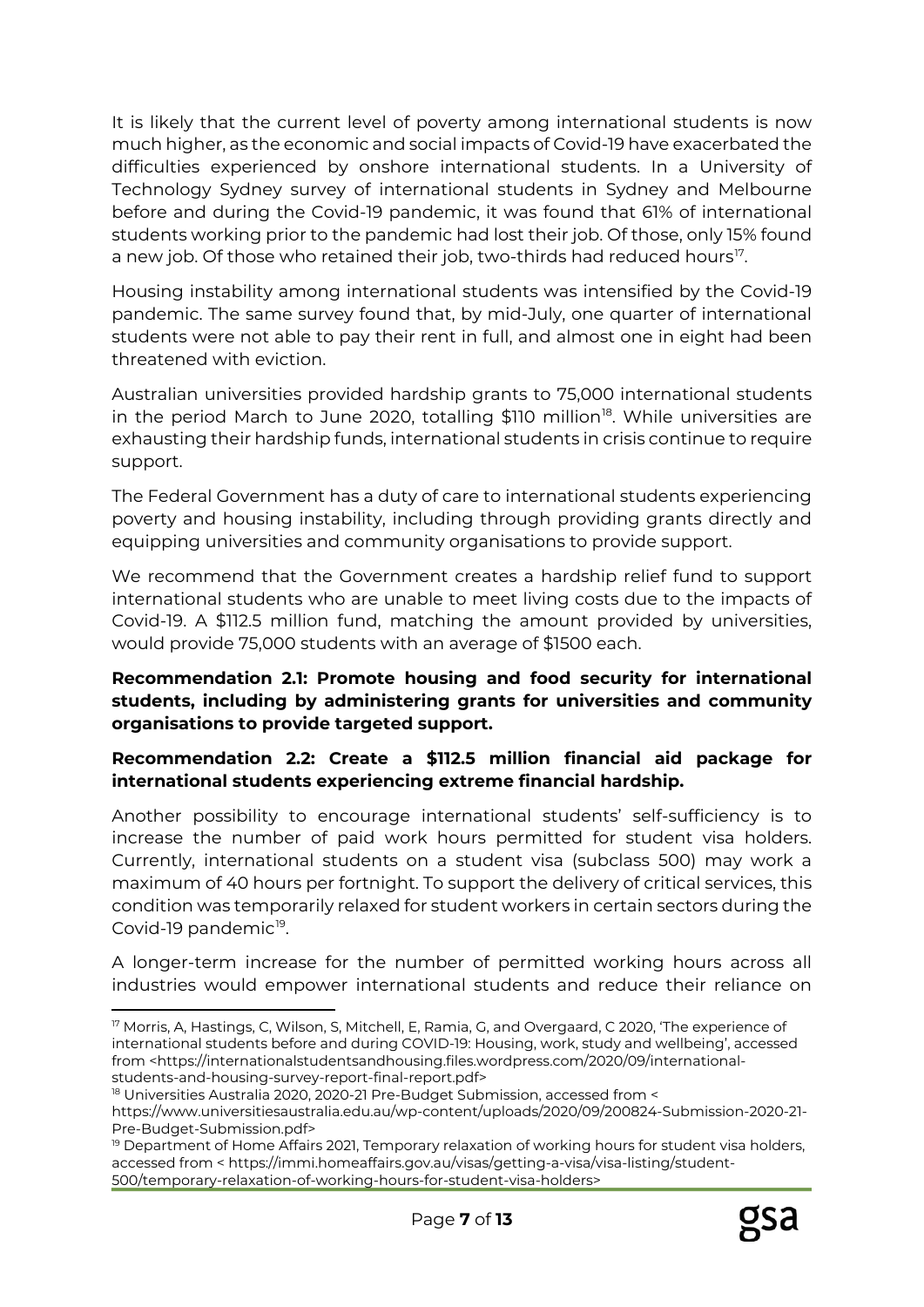support services. This would also facilitate the continued delivery of key services at a time when no new migrant workers are entering Australia. We recommend that this increase be implemented for an initial three-year period, and that tax incentives for employers be considered to stimulate international student employment.

**Recommendation 2.3: Adjust student visa requirements to increase the number of hours international students can work per fortnight.**

## **Educating the future workforce**

Centrelink study payments such as Austudy are intended to support low-income domestic students[20](#page-7-0). Significant reforms to income support are required to meet this objective.

Many full-time domestic graduate students are ineligible for Austudy. Eligibility is determined by course, rather than by income level of the student. At the University of Melbourne, only 36% of graduate coursework degrees are eligible for income support<sup>21</sup>. The need for income support should be based on financial need, not on choosing a degree from an arbitrary list of approved courses.

## **Recommendation 3.1: Expand income support eligibility to all graduate degrees for domestic students.**

For students who do receive Austudy or other student income support, the rate of payment is dangerously low. This has been acknowledged by the Government with the introduction of a temporary Coronavirus supplement of \$150 per fortnight.

The current maximum rate of Austudy for a single person with no dependents is just \$462.50 per fortnight (excluding the Coronavirus supplement). This is far below the poverty line for a non-working single person<sup>[22](#page-7-2)</sup>, and less than a typical rent payment for a one bedroom flat in Melbourne<sup>[23](#page-7-3)</sup>.

 $\overline{a}$ 

<span id="page-7-0"></span><sup>&</sup>lt;sup>20</sup> Department of Social Services 2017, Social Security Guide - 1.2.2.30 Austudy Payment, accessed from < https://guides.dss.gov.au/guide-social-security-law/1/2/2/30>

<span id="page-7-1"></span><sup>&</sup>lt;sup>21</sup> Council of Australian Postgraduate Associations 2018, Income support for domestic postgraduates in Australia: Discussion paper, accessed from from <http://www.capa.edu.au/wp-

content/uploads/2018/10/Income-support-discussion-paper-October-2018.docx

<span id="page-7-2"></span><sup>22</sup> Melbourne Institute: Applied Economic & Social Research 2020, Poverty lines: Australia – June quarter 2020, accessed from <

https://melbourneinstitute.unimelb.edu.au/\_\_data/assets/pdf\_file/0011/3526877/Poverty-Lines-Australia-June-2020.pdf>

<span id="page-7-3"></span><sup>23</sup> University of Melbourne n.d., Cost of living, accessed from <

https://students.unimelb.edu.au/student-support/scholarships-and-financial-support/financialaid/cost-of-living>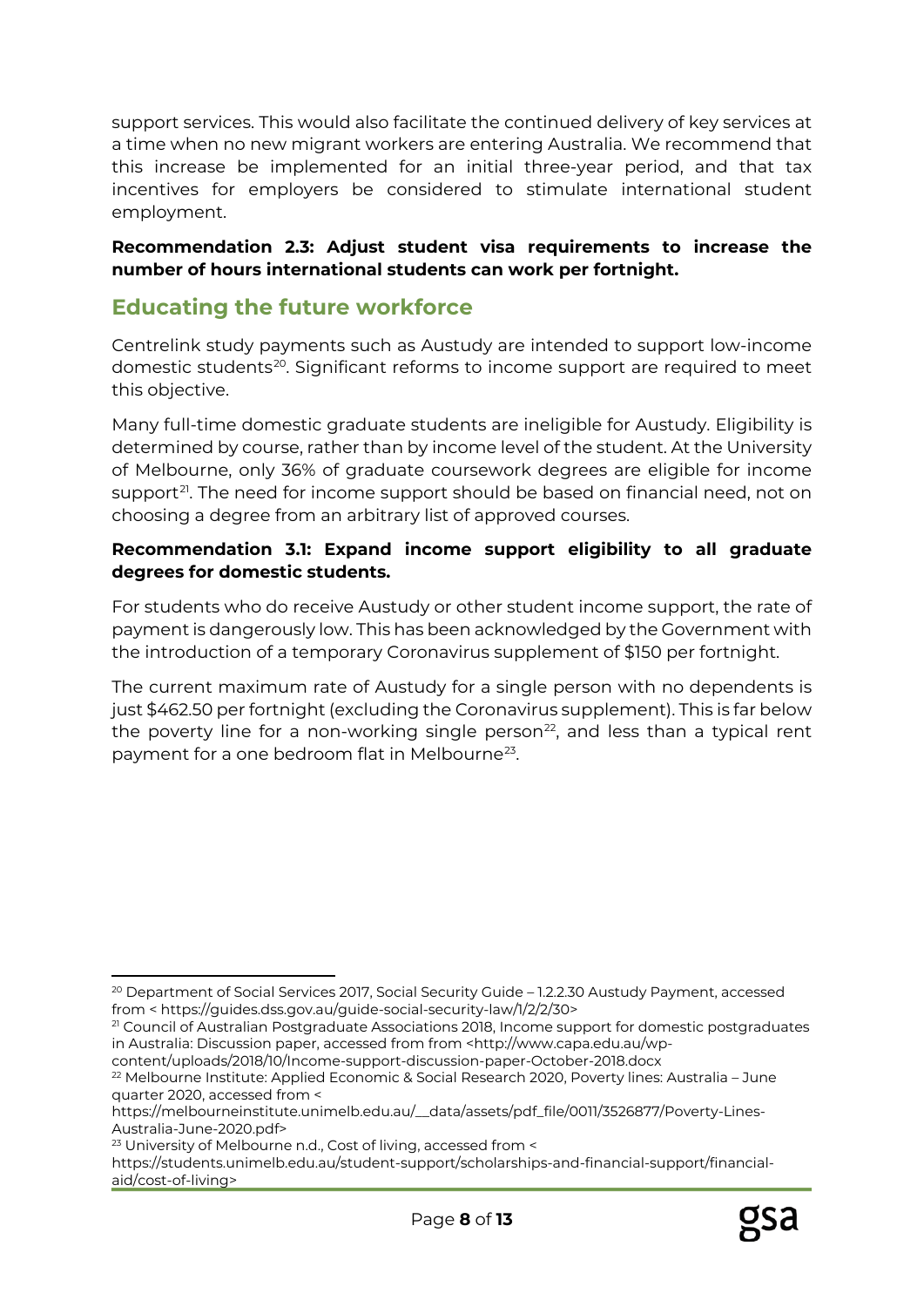

The failure of Austudy to scale in line with increasing costs of living has left many students in precarious financial positions. This must be addressed urgently to support low-income students to complete and excel in their studies.

## **Recommendation 3.2: Increase the rate of student income support to at least the Henderson poverty line.**

There is a need for targeted initiatives to support students in their transition to the workforce. The Government should investigate incentives for job creation, including embedding diversity initiatives. This would enable the utilisation of graduates of all life stages including those with caring responsibilities.

## **Recommendation 3.3: Implement job creation programs that utilise university graduates.**

## **Promoting health and wellbeing**

Mental health and wellbeing are key concerns for graduate students.

In our survey of graduate students at the University of Melbourne, nearly 90% stated that in 2020, their studies were impacted by stress levels $24$ . Two in five also reported that their studies were impacted by health issues. However, there are insufficient support services available for students. In our survey, two-thirds of students indicated the need for shorter waiting times to access appointments. Many students expressed a desire for adequate, sustainable and proactive support services.

*"There needs to be more rigorous mental health services provided through the university. Counselling and Psychological Services are short-term only and offer no real support for students struggling with mental health issues such as anxiety* 

<span id="page-8-0"></span><sup>&</sup>lt;u>.</u> <sup>24</sup> University of Melbourne Graduate Student Association 2021, Student Resilience Project (forthcoming).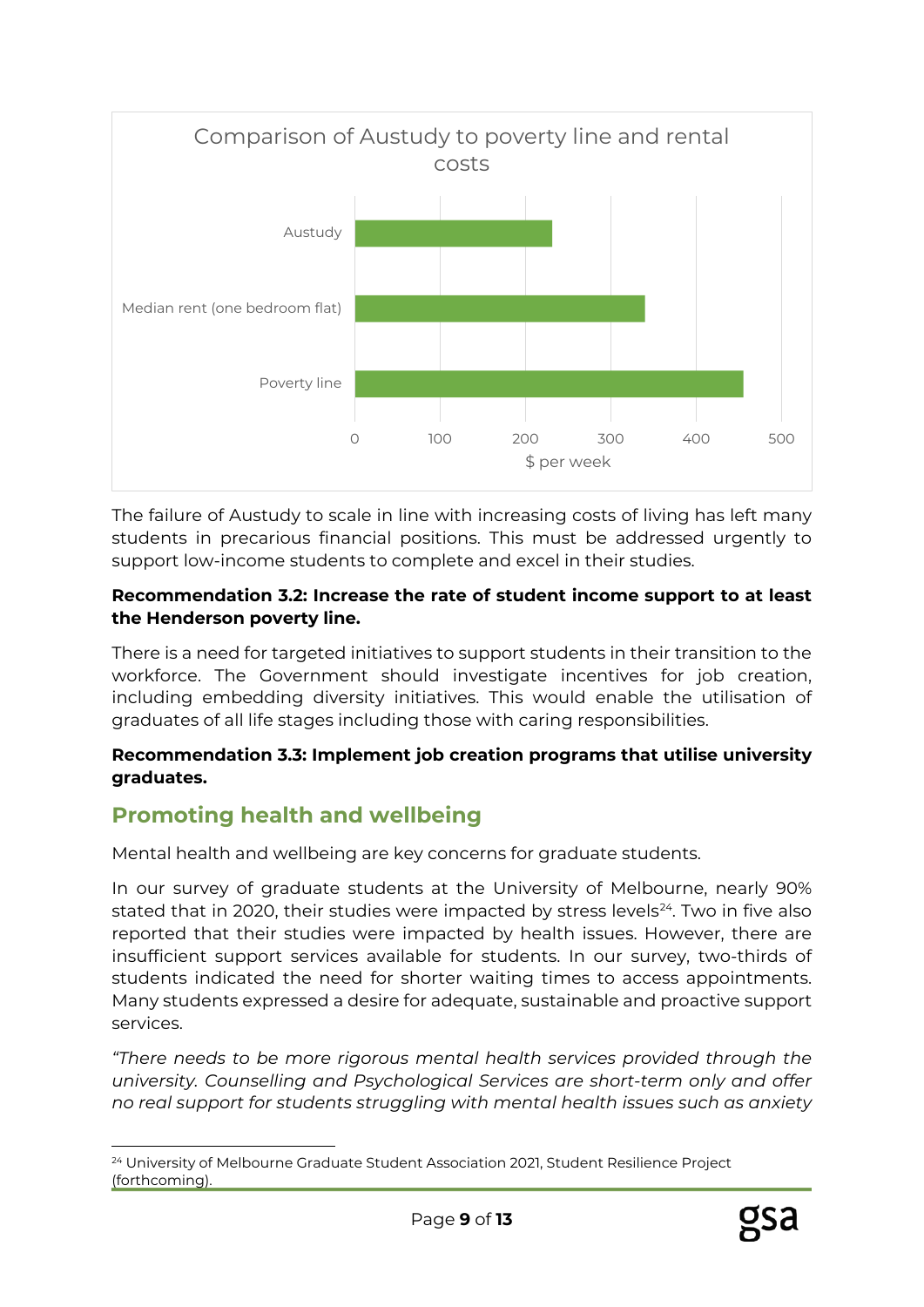*and depression which can often be lifelong conditions requiring mental health support and are further extremely exacerbated by the PhD experience." – graduate researcher, GSA Student Resilience survey*

International students may encounter the issue of mental health support services being unfit for their needs. In a survey of 84 international graduate students at the University of Melbourne, we found that almost half had not accessed counselling services when needed<sup>25</sup>. Of those who had not accessed counselling, one quarter thought they would not be likely to access counselling in the future if they needed it. Common barriers to access included anxiety, long waiting lists, difficulty in booking an appointment, and cost.

*"More interventions or supports available are only made available to local and not international students. I feel like the counsellors themselves have a poor understanding of international student issues, than I expected. And feel like i have to explain myself rather than being helped." – international graduate student, GSA International Student Health Check-In survey*

To support students' health and wellbeing, universities should have access to funding and resources to provide local and appropriate services.

### **Recommendation 4.1: Support universities to invest in mental health services to address student needs, including by providing support for online counselling options and culturally appropriate counselling offered in languages other than English.**

For students with young children, the high cost of child care is a source of stress and barrier to participation in study and work.

*"Childcare costs are the major issue for anyone with young children. As a woman, the more I work the more financially unviable my work is." – graduate researcher, GSA Parents on Campus survey*

The Government Child Care Subsidy is intended to assist families with the cost of child care, facilitate workforce participation of parents, and support the early learning of children<sup>26</sup>. Currently, graduate students are excluded from this program despite typically being low income earners. The Child Care Subsidy is based on an activity test of time spent in commitments such as paid work, volunteering and studying. The legislation allows only for study up to level eight of the Australian Qualifications Framework. This excludes graduate courses, which are levels nine and ten. Graduate students can only access the subsidy if they complete enough hours in the other listed activities.

To better target support to those who need it, the activity test for the Child Care Subsidy should accept graduate study as a form of study.

**.** 

<span id="page-9-0"></span><sup>&</sup>lt;sup>25</sup> University of Melbourne Graduate Student Association 2020, International Student Health Check-In survey, unpublished

<span id="page-9-1"></span><sup>&</sup>lt;sup>26</sup> Department of Social Services 2018, Family Assistance Guide - 1.2.6 Child care subsidy, accessed from < https://guides.dss.gov.au/family-assistance-guide/1/2/6>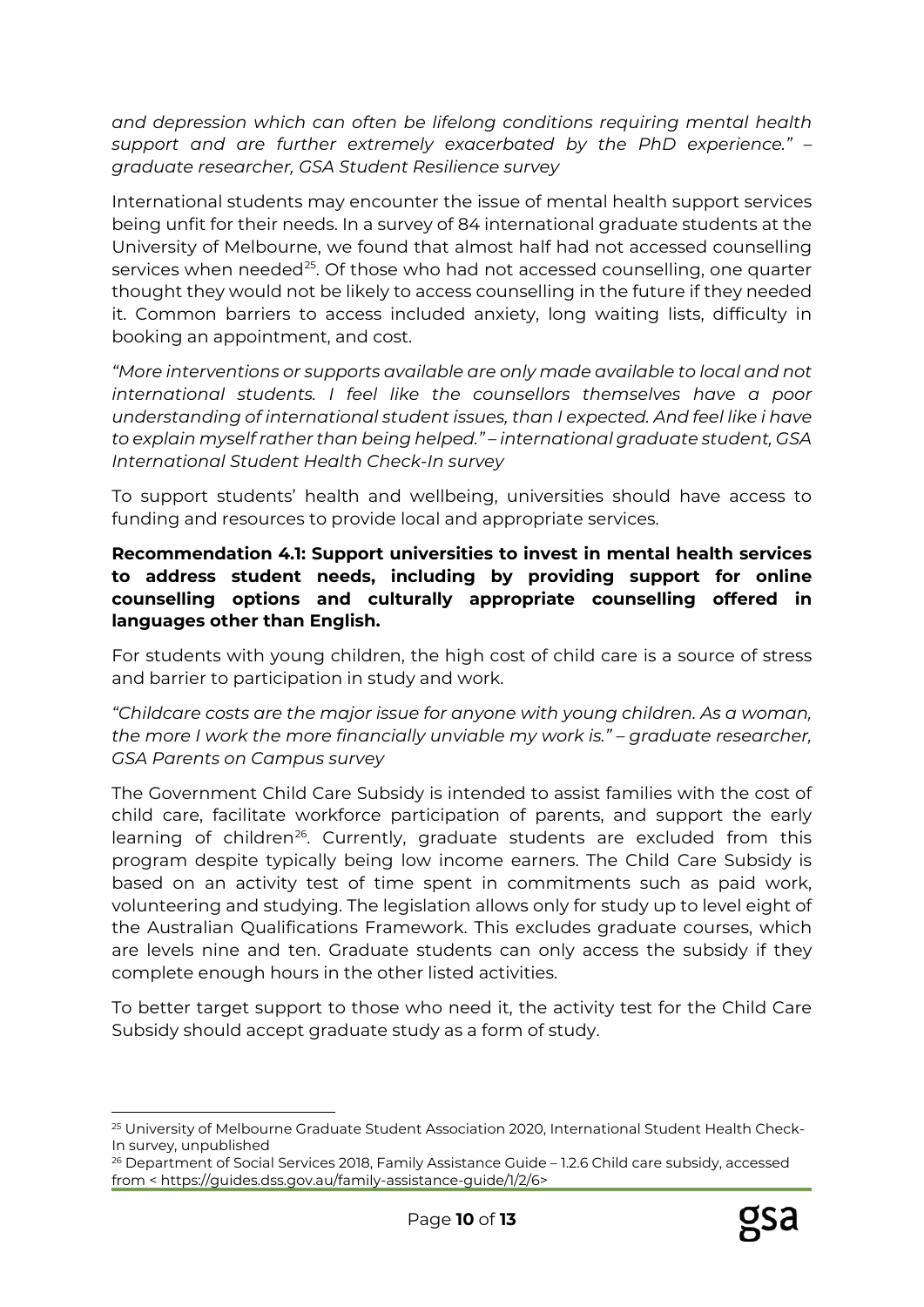## **Recommendation 4.2: Reform the Child Care Subsidy scheme to better support student parents.**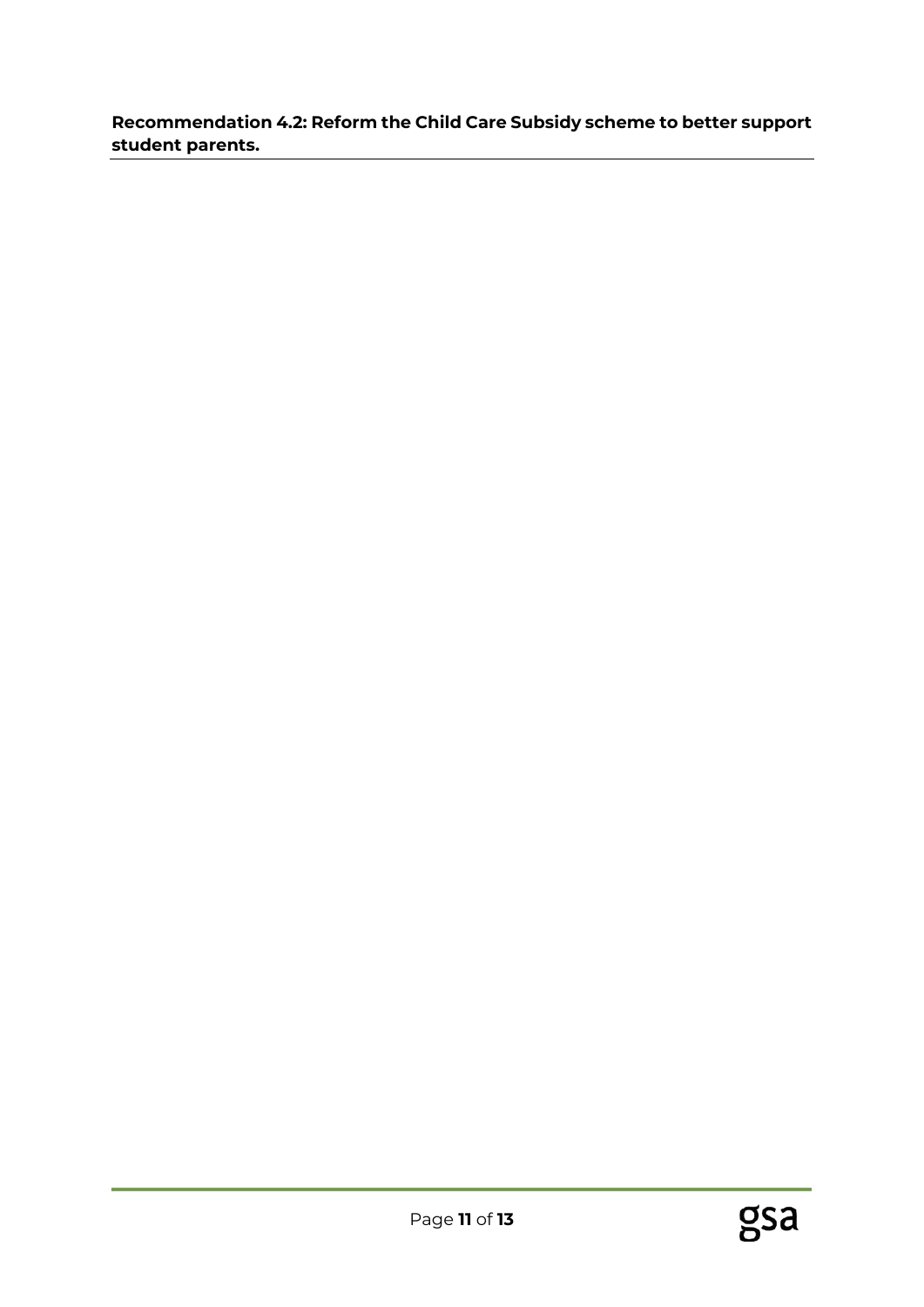# **Appendix: Cost estimates**

#### **Increased parental leave entitlements for graduate researchers**

Non-public sector utilisation rates for primary and secondary parental leave<sup>[27](#page-11-0)</sup>:

|           | Male | Female |
|-----------|------|--------|
| Primary   | 0.3% | 4.3%   |
| Secondary | 1.5% | 0.1%   |

There are approximately 40,000 RTP stipend recipients<sup>28</sup>.

Assume the gender split of RTP stipend recipients is the same as the gender split of all graduate research students, 48.9% are male and 51.1% are female<sup>29</sup>.

Assume general parental leave utilisation rates apply to RTP recipients.

Therefore, the number of RTP recipients taking primary and secondary parental leave each year is:

|           | Male | Female       | $\tau$ otal |
|-----------|------|--------------|-------------|
| Primary   | 59   | 879          | 938         |
| Secondary | 293  | $\cap$<br>∠∪ | 313         |

The minimum RTP rate is  $$28,597$  per annum<sup>[30](#page-11-3)</sup>, or  $$549.94$  per week.

To bring entitlements into line with the Parental Leave Pay scheme, primary carers require an additional six weeks of leave and secondary carers require an additional one week of leave.

To determine the cost of additional primary leave provisions:

Primary leave takers x weekly RTP rate x 6 weeks

938 x \$549.94 x 6

#### =\$3,094,651

To determine the cost of additional secondary leave provisions:

 $\overline{a}$ 

Secondary leave takers x weekly RTP rate x 1 week

313 x \$549.94 x 1

 $= $172,542$ 

<span id="page-11-0"></span><sup>&</sup>lt;sup>27</sup> Australian Bureau of Statistics 2020, Gender Indicators Australia - 10. Work and Family Balance, accessed from < https://www.abs.gov.au/statistics/people/people-and-communities/genderindicators-australia/2020/41250DC0010.xlsx>

<span id="page-11-1"></span><sup>&</sup>lt;sup>28</sup> Tehan, D 2020, Critical support for Australian university research, Media release, accessed from < https://ministers.dese.gov.au/tehan/critical-support-for-australian-university-research>

<span id="page-11-2"></span><sup>&</sup>lt;sup>29</sup> Department of Education, Skills and Employment, n.d., uCube, accessed from < http://highereducationstatistics.education.gov.au/>

<span id="page-11-3"></span><sup>&</sup>lt;sup>30</sup> Department of Education, Skills and Employment 2021, Research Training Program, accessed from < https://www.dese.gov.au/research-block-grants/research-training-program>